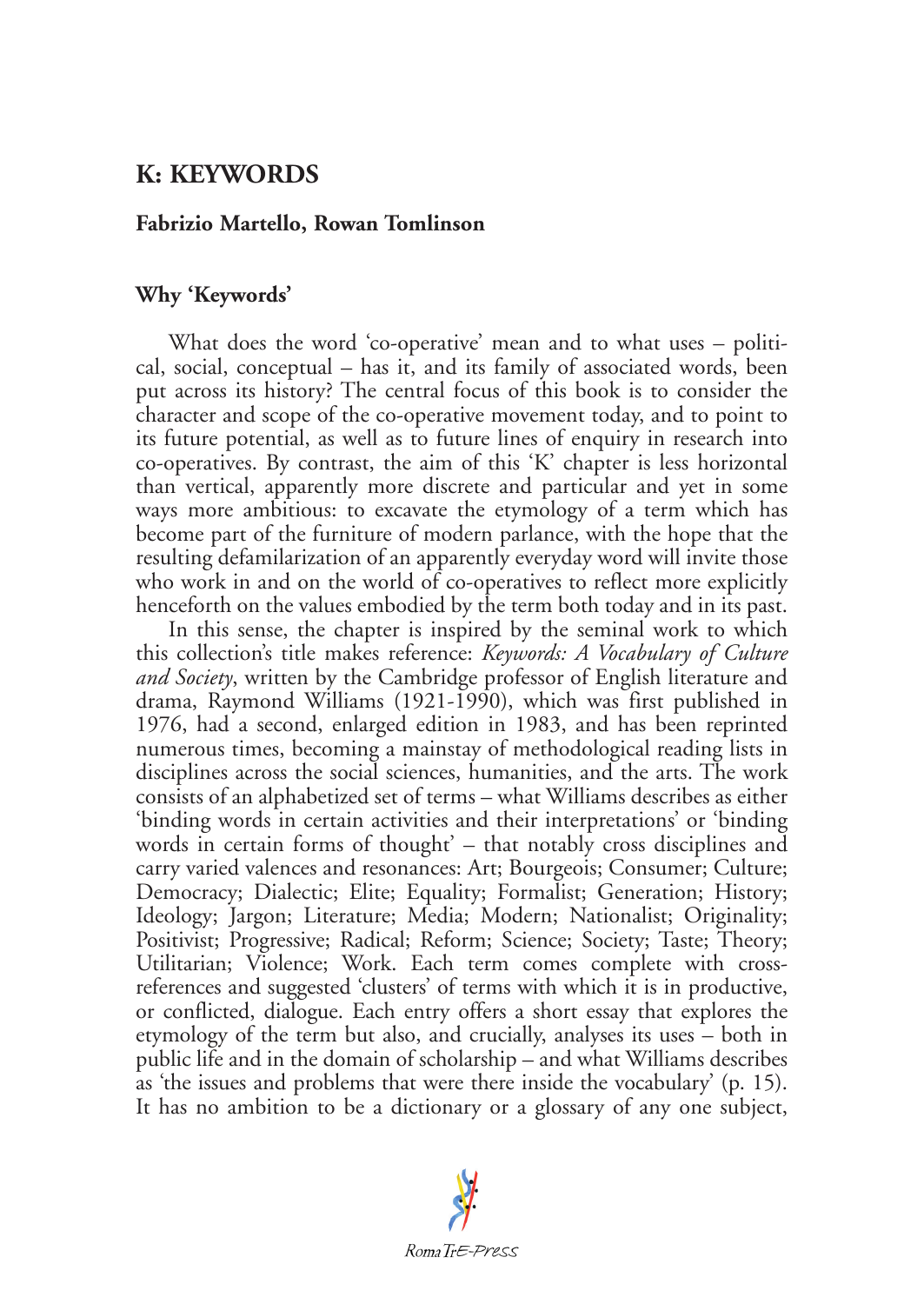Williams explains in his introduction, nor else to complement any such existing dictionaries. It constitutes, rather, 'a record of an inquiry into a vocabulary; a shared body of words and meanings in our most general discussions, in English, of the practices and institutions which we group as culture and society' (p. 15). *Keywords* is a hybrid work, which wilfully resists disciplinary allegiances, combining cultural history with historical semantics. If its attention to detail speaks of the specialist labours of the philologist and literary critic, its aim, Williams tells us, was to provide a useful guide to questions that were live in the public arena, not cloistered in the Ivory Tower, issues that affected a broader population, to bring specialist knowledge into 'general availability' (p.  $17$ ). Its intention, in presenting 'the present as history', was not just to record – complex as that recording might be – but to effect change. Williams's work provoked critique, perhaps most famously from the intellectual historian Quentin Skinner, who witheringly accused him of offering 'portentous arm-waving' in place of rigorous methodology<sup>[1](#page-1-0)</sup>. Yet its suggestive approach remains influential today, whether in providing a direct model for revised versions of the work itself, which replace obsolete terms and introduce others which have gained a hold since the 1970s, or in supplying the basis of a methodology – 'the cultural lexicon' – that has most recently been revised and embraced by literary and intellectual historians working in fields very different from those in which Williams began $^2\!$  $^2\!$  $^2\!$ .

<span id="page-1-3"></span><span id="page-1-2"></span>The editors of this collection took inspiration from the spirit rather than the letter of Williams's seminal study. If they have borrowed 'Keywords' for their title, here the keywords of the alphabetized chapters constitute concepts and phenomena that have suggestive links to the central keyword 'Co-operative'; we might view them as sub-keywords, keys to unlocking our understanding – and the broader potential in society – of the concept and phenomenon of the co-operative. In the preface to his second edition Williams emphasized the open-ended nature of his project, explaining that revisions to the new edition should not detract from his strong sense 'of the work as unnecessarily unfinished and incomplete' (27). Like Williams, the editors here don't seek to exhaust the alphabet; and they openly admit that their selection of words is arbitrary, yet, as the editors of the *New Keywords* rightly note, 'To call a selection arbitrary does not mean that it is unmotivated'. Indeed, in the digital age, the arbitrariness is even more of an invitation to expansion, contestation, and

<span id="page-1-1"></span>[<sup>2</sup>](#page-1-3) See, respectively, *New Keywords: Revised Vocabulary of Culture and Society* (2005) and Scholar (2013).



<span id="page-1-0"></span><sup>&</sup>lt;sup>[1](#page-1-2)</sup> Skinner (1979), p. 205.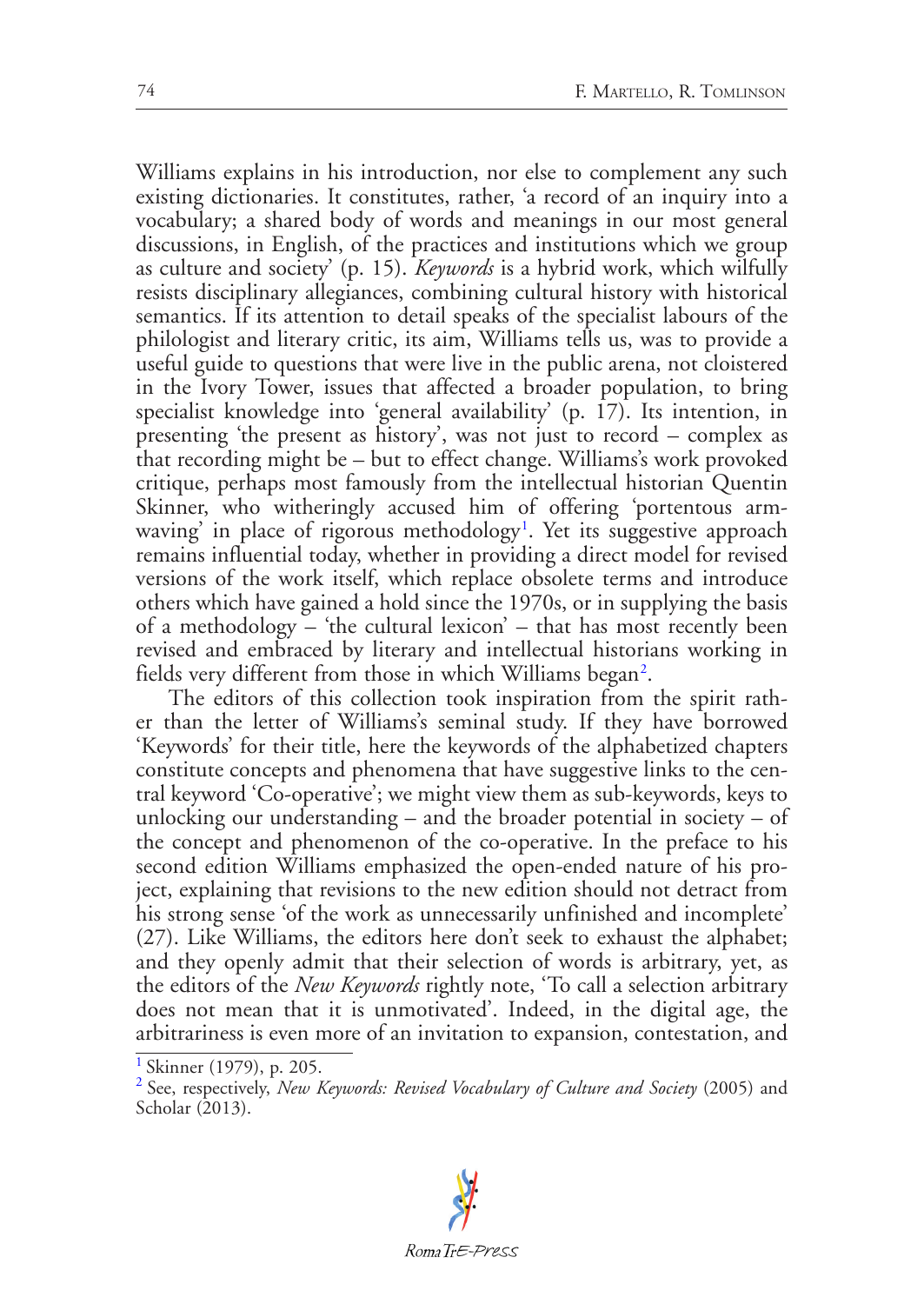discussion than it was for Williams. The motivation of the twenty-three chapters that bring co-operatives into contact with issues such as China, New Media, Rural Development, Well-Being, University Textbooks, Productivity, United Nations is, true to Williams's intent, to invite a broader public – practitioners and consumers, as well as researchers – to reflect on the scope and significance of the co-operative sector in its varied forms and practices. Too often, especially in the worlds of business and politics, where talk can be cheap and jargon prolific, language is used uncritically, terms deployed with little heed to the complexities, disputes, and richness of their history. The term 'co-operative' is particularly prone to being appropriated to political and ethical ends. This chapter outlines the history of this keyword and helps its modern-day users to grasp the intricacies of its past. It offers a brief outlook of the history of the word from its origins to the beginning of the 19th century, when Robert Owen chose it to characterize his social-reform projects, effecting a robust, and enduring, semantic transformation. The other chapters of this book will be based on the modern notion of the word, as it emerged and has become familiar over the last two centuries.

## **The origins of the term 'co-operative'**

The term 'co-operate' comes from the Latin word *cooperari*, a combination of the prefix *co*- (from *cum*), 'with, together', and the verb *operari*, 'to work'. This compound and its derivatives, including the noun/adjective *cooperator* were introduced into the Latin language by the Christians and, more specifically, originally responded to the need to convey, in the context of the process of translation of the New Testament from Greek, the meaning of the verb *synergéō* (a compound of *sýn*-, 'with', and *ergéō*, 'to work, to act') and the noun/adjective *synergós*, at least in some occurrences of these terms in the various New Testament writings.

<span id="page-2-1"></span>Although it is technically a neologism with respect to classical Latin, the verb *cooperari* (and the group of words that derives from it) does not convey a specifically Christian concept<sup>[3](#page-2-0)</sup> but captures a general idea, that of sharing an activity (not surprisingly, in the translations of New Testament books, there is a tendency to consider the terms *cooperarius* and *cooperator* as synonyms of *adiutor*, 'helper': indeed, they are both used to render the

<span id="page-2-0"></span>[<sup>3</sup>](#page-2-1) Mohrmann (1961), pp. 58-59. The scholar classifies the terms *cooperari*, *cooperatio*, *cooperator* among the 'christianismes indirects ou médiats', p. 59.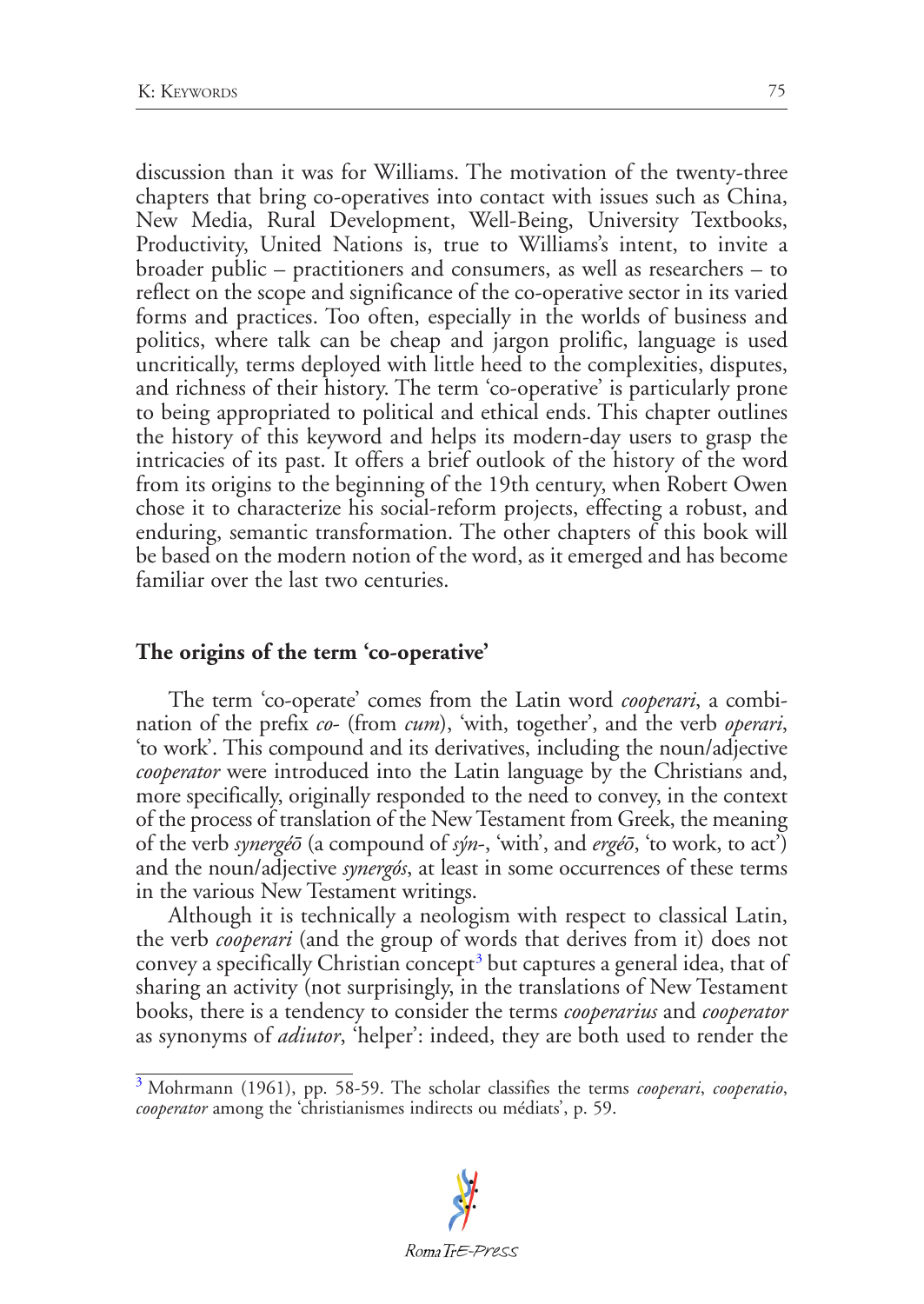<span id="page-3-3"></span>Greek *synergós*)[4](#page-3-0) .

In the version of the New Testament written between the 4th and 5th centuries and then officially adopted by the Church, the *Vulgate*, there are only seven passages containing these terms. However, some of them (for example, the Epistle of Paul to the Romans, 8:28; the Epistle of James, 2:22) are of great theological importance (the concept of co-operation was rapidly linked to the specific terminology used to formulate the doctrine of Divine Grace, which in certain contexts takes on the attribute of 'co-operating'). The phrase *Domino cooperante* ('the Lord working with them'), which is found at the end of Mark (16:20), and destined to become a recurring formula in Christian rhetoric, is also worthy of note. Consequently, the group of words was widely diffused in Latin linguistic use in Western Europe, at least in theological and literary contexts, from Late Antiquity and throughout the Middle Ages, and was then transferred to modern languages.

<span id="page-3-5"></span><span id="page-3-4"></span>If we limit our analysis to Italian, French and English, dictionaries<sup>[5](#page-3-1)</sup> show that the first occurrences of the terms in the respective languages are found in theological texts, which expressed in the national languages concepts originally formulated in Latin. Gradually, however, the terms can also be found in different contexts, including scientific (medical)<sup>[6](#page-3-2)</sup>, legal and socio-political ones. Its use outside the religious context can likely be put down to the fact that, as mentioned above, the meaning of *cooperari* and related words is not intrinsically theological. This allows them to be used in a neutral sense in other contexts to express the general idea of sharing work or activities to achieve a common purpose. From a sociolinguistic point of view, the spread of the terms would appear to have been limited to a medium and high language register. In this regard it is noteworthy that, from the 16th century onwards, in the Protestant field the translators of the New Testament into the national languages generally avoided the solution based on the compound *cooperari*, adopted by

<span id="page-3-0"></span>[<sup>4</sup>](#page-3-3) See *Thesaurus linguae Latinae*, vol. IV (1906-1909), entry words *cooperārius*, *cooperāria*, *cooperātio*, *cooperātīvus*, *cooperātor*, *cooperātrix*, *cooperor*, coll. 891-892, 894.

<span id="page-3-1"></span>[<sup>5</sup>](#page-3-4) See, for Italian, the *Dizionario degli Accademici della Crusca*, vol. III (1878); for French, Littré, t. Ier (1873), p. 799, and the *Trésor de la langue française*, t. VIe (1978), pp. 140-142; for English, the *Oxford English Dictionary*. [6](#page-3-5) For instance, in French the adjective *coopératif* appears in a treatise on surgery written in

<span id="page-3-2"></span><sup>1550:</sup> 'Hyppocrates faict mention de cause concause, adiutrice & co-operative, lesquelles coincidentalement concurrent avec les causes exterieures, internes, & conioinctes. (…) Cause adiutrice ou co-operative, est laquelle sans aide d'une autre ne pourroit faire maladie', Fierabras (1550), t. III, p. 253 (where we find the *adiutrice*/*co-operative* synonymy, typical of the original Latin word).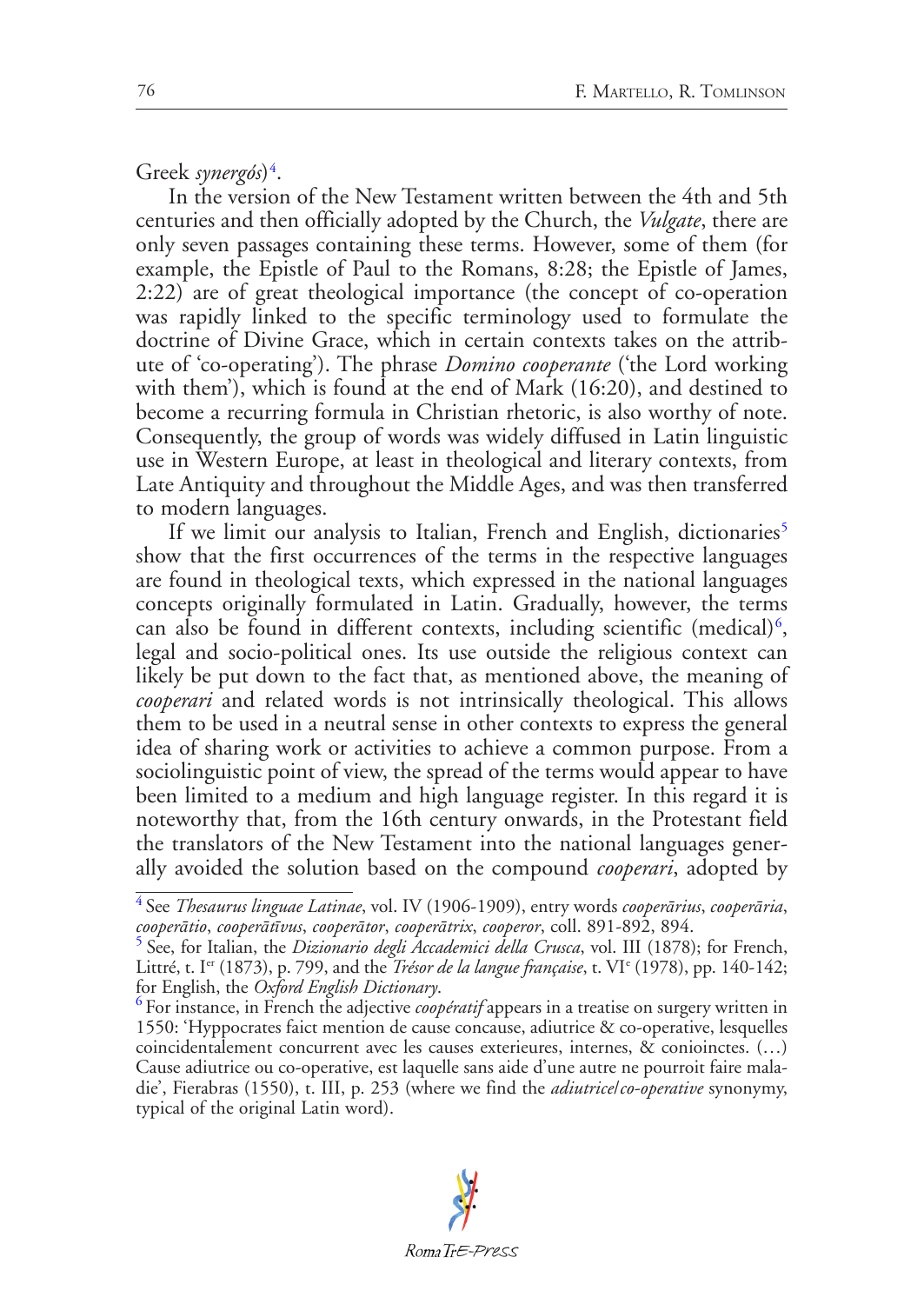the first Latin translators for the Greek *synergéō*. This may be because of concerns over comprehension by the readership for which the translations were intended, who for the most part did not know Latin. This fact can also be seen, for English and French at least, as a sign of the process under which the lexical family moved away from its theological meaning.

From the 17th century onwards, numerous examples taken from English literature and technical writing are recorded in the *Oxford English Dictionary.* These occurrences show how the term 'co-operate' and its derivatives were used in a socio-political context and that they had also taken on a specific socio-political meaning. The following extract, from the 1689 translation of the treatise *De Jure Regni apud Scotos*, written by George Buchanan and originally published in Latin in 1579, is telling:

Original text by Buchanan (ed. Edimburgi 1579, p. 11):

[...] iuxta Ciceronis sententiam nihil quidem quod in terris fiat principi illi Deo, qui hunc mundum regit acceptius puto, quam caetus hominum iure sociatos, quae *civitates* appellantur. Harum civitatum partes similiter inter se iunctas esse volunt, atque cuncta corporis nostri membra inter se cohaerent, *mutuisque constare officijs,* & *in commune elaborare*, pericula communiter propellere, utilitates prospicere, eisque communicandis omnium inter se benevolentiam devincire.

Translation by Philalethes [pseudonym] (ed. London 1689, p. 8):

[...] with Cicero, I think there is nothing done on Earth more acceptable to the great God, who rules the World, than the associations of men legally united, which are called *Civil Incorporations*, whose several parts must be as compactly joined together, as the several Members of our Body, and every one must have their proper function, *to the end there may be a mutual Cooperating for the good of the whole*, and a mutual propelling of injuries, and a foreseeing of advantages, and these to be Communicated for engaging the benevolence of all amongst themselves.

To express in English the concept of mutual collaboration among members of civil society, likened to an organic structure, the translator moves away from the Latin text and introduces words (*Civil incorporations*; *mutual Cooperating*) which he feels fit the context.

Another example of the same kind can be found the following century in a passage from the Letters from a Citizen of the world by Oliver Goldsmith, written in 1762. When considering the disadvantages of the rational nature of the English people, Goldsmith says through the imaginary author of the letters: 'it is extremely difficult to induce a number of free beings to co-operate for their mutual benefit' (ed. London 1794, vol. II, pp. 186-187).

In the first half of the 19th century, Robert Owen assigned a new technical as well as economical and social meaning to the concept of co-operation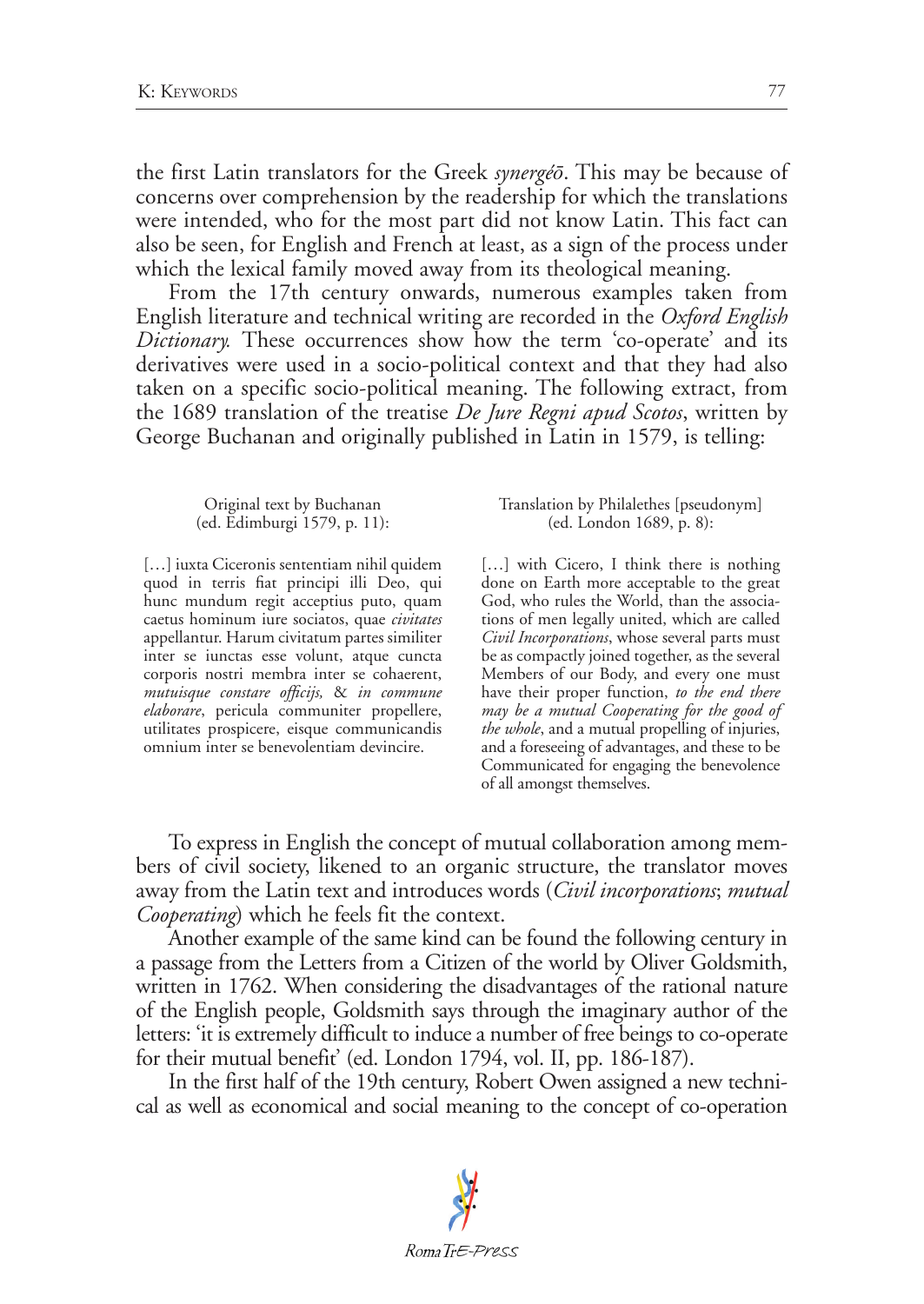<span id="page-5-2"></span>(Holyoake 1908, pp. 32-42). Within Owen's writings, the term 'co-operation' is given autonomous significance for the first time when it is linked to a specific model of social and work organization in a letter sent to London newspapers on 9 August 1817. Here Owen outlines 'some of the peculiar advantages to be derived from the Arrangement of the Unemployed Working Classes into «Agricultural and Manufacturing Villages of Unity and Mutual Co-operation,» limited to a Population of from 500 to 1,500 Persons'[7](#page-5-0) . The letter is part of a set of writings concerning the proposal presented in the same year to the Committee of the Association for the Relief of the Manufacturing and Labouring Poor, which strove to give dignity to the nations' poor by placing them in communities organized according to specific parameters which promoted collective work programmes. The definition for the model that Owen proposed broadened terminologically in the publications which followed that same year, yet retained the term 'co-operation' introduced in the letter mentioned above.

The term was officially adopted by Owen's followers ('the co-operative movement was the creation of the Owenites, not of Owen', Garnett 1972, pg. 41) and characterised the names of the initiatives they undertook in the next few years with the aim of diffusing and applying the Owenite principles: in January 1821, the Co-operative and Economical Society was established in London with the ultimate aim of founding 'a Village of Unity and Mutual Co-operation, combining Agriculture, Manufactures, and Trade, upon the Plan projected by Mr Owen of New Lanark'<sup>[8](#page-5-1)</sup> and began to publish the periodical *The Economist* (with the eloquent subtitle: *A Periodical Paper, Explanatory of the New System of Society Projected by Robert Owen Esq.; and of a Plan of Association for Improving the Condition of the Working Classes, During Their Continuance at Their Present Employment*). This contributed to the

<span id="page-5-3"></span><span id="page-5-1"></span><span id="page-5-0"></span><sup>&</sup>lt;sup>[7](#page-5-2)</sup> See Owen (1858), pp. 83-92. It should be noted that specific words belonging to the same lexical family are obviously also present in Owen's writings prior to this date, though they have not yet assumed the technical meaning just mentioned. The context in which they are used is the same as in the examples quoted for the 16th and 17th centuries, confirming that those words belonged to the vocabulary used to describe social relations and the organization of work. An interesting example in this sense can be found in *A New View of Society*, written in 1813. Here Owen, talking about his work as a businessman at New Lanark, states: 'from the commencement of my management I viewed the population, with the mechanism and every other part of my establishment, as a system composed of many parts, and which it was my duty and interest so to combine, as that every hand, as well as every spring, lever, and wheel, should effectually co-operate to produce the greatest pecuniary gain to the proprietors' (ed. London 1817, pp. 71-72). [8](#page-5-3) *Constitution of the Economical Society. Instituted January 23, 1821*, in *The Economist*, n. 39, October 20, 1821, p. 205.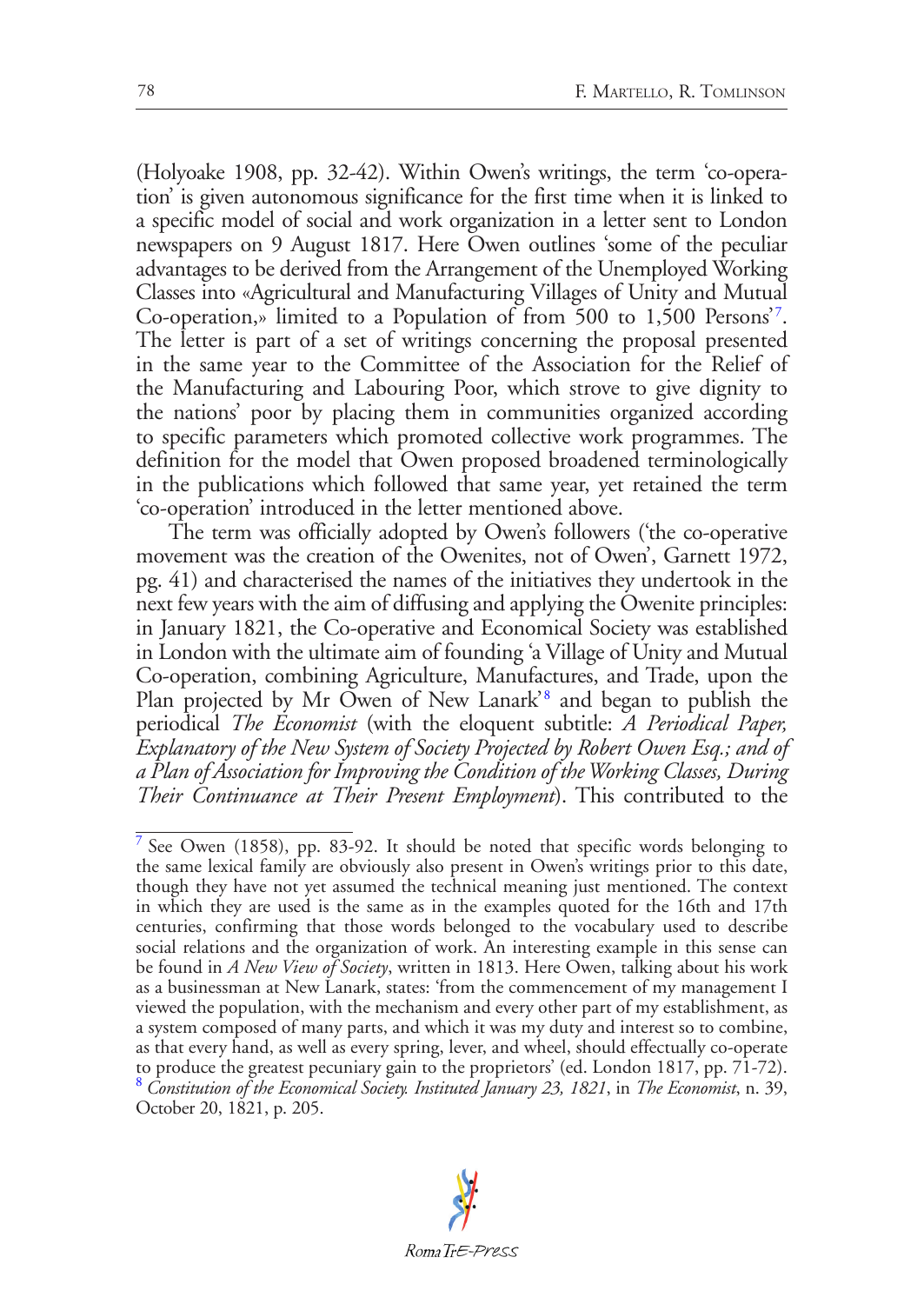<span id="page-6-4"></span>debate on the concept of co-operation, supporting detachment from that of communism[9](#page-6-0) , and promoting its practical application. *The Economist* ceased publication in 1822. In the next few years, additional co-operative societies were founded and several periodicals were established whose titles bore one of the terms belonging to the lexical family.

The Owenite meaning of the term 'co-operation' was introduced into the French language in 1828, when Joseph Rey disseminated the ideas of the English philanthropist $10$ .

<span id="page-6-6"></span><span id="page-6-5"></span>As far as Italian is concerned, although the labour movement devel-oped in Italy from the 1850s<sup>[11](#page-6-2)</sup>, it seems that the noun *cooperazione* and the adjective *cooperativo* did not appear as part of official titles for organizations before the following decade (in 1864 the Società cooperativa degli operai di Como was established; in 1867 the Associazione industriale italiana began publishing a newsletter entitled *Cooperazione e industria*). The 1878 third volume of the fifth edition of the *Vocabolario degli Accademici della Crusca* – the dictionary that sets the standard for the Italian language – makes no reference to any social and politico-economic meaning for the group of words related to 'co-operation' and continues to record the theological meaning as the only technical one. Recent dictionaries indicate that the adjective *cooperativo* has been in use in Italian since 1859, the noun *cooperativa* since 1890<sup>[12](#page-6-3)</sup>.

#### <span id="page-6-7"></span>**References**

- Briganti W., (1976), *Il movimento cooperativo in Italia, 1854-1925*, scritti e documenti a cura di W. Briganti, Roma: Editrice Cooperativa, Bologna: A.P.E.
- Buchanan G., (1579), *De Iure Regni apud Scotos Dialogus*, Edimburgi: apud Iohannem Rosseum.
- Buchanan G., (1689), *De Jure Regni apud Scotos, or, a Dialogue, Concerning the due Priviledge of Government in the Kingdom of Scotland, Betwixt George*

<span id="page-6-0"></span>[<sup>9</sup>](#page-6-4) 'The object sought to be obtained is not *equality* in rank or possession, – is not *community of goods*, – but full, complete, unrestrained CO-OPERATION, on the part of ALL the Members, for EVERY purpose of social life, whether as regards the means of subsistence, or of promoting the intellectual and moral improvement and happiness of the WHOLE BODY', *The Economist*, n. 29, August 11, 1821, p. 43.<br><sup>[10](#page-6-5)</sup> Ray (1828).<br><sup>[11](#page-6-6)</sup> Briganti (1976).<br><sup>[12](#page-6-7)</sup> Sabatini, Coletti (1997); De Mauro (2000).

<span id="page-6-2"></span><span id="page-6-1"></span>

<span id="page-6-3"></span>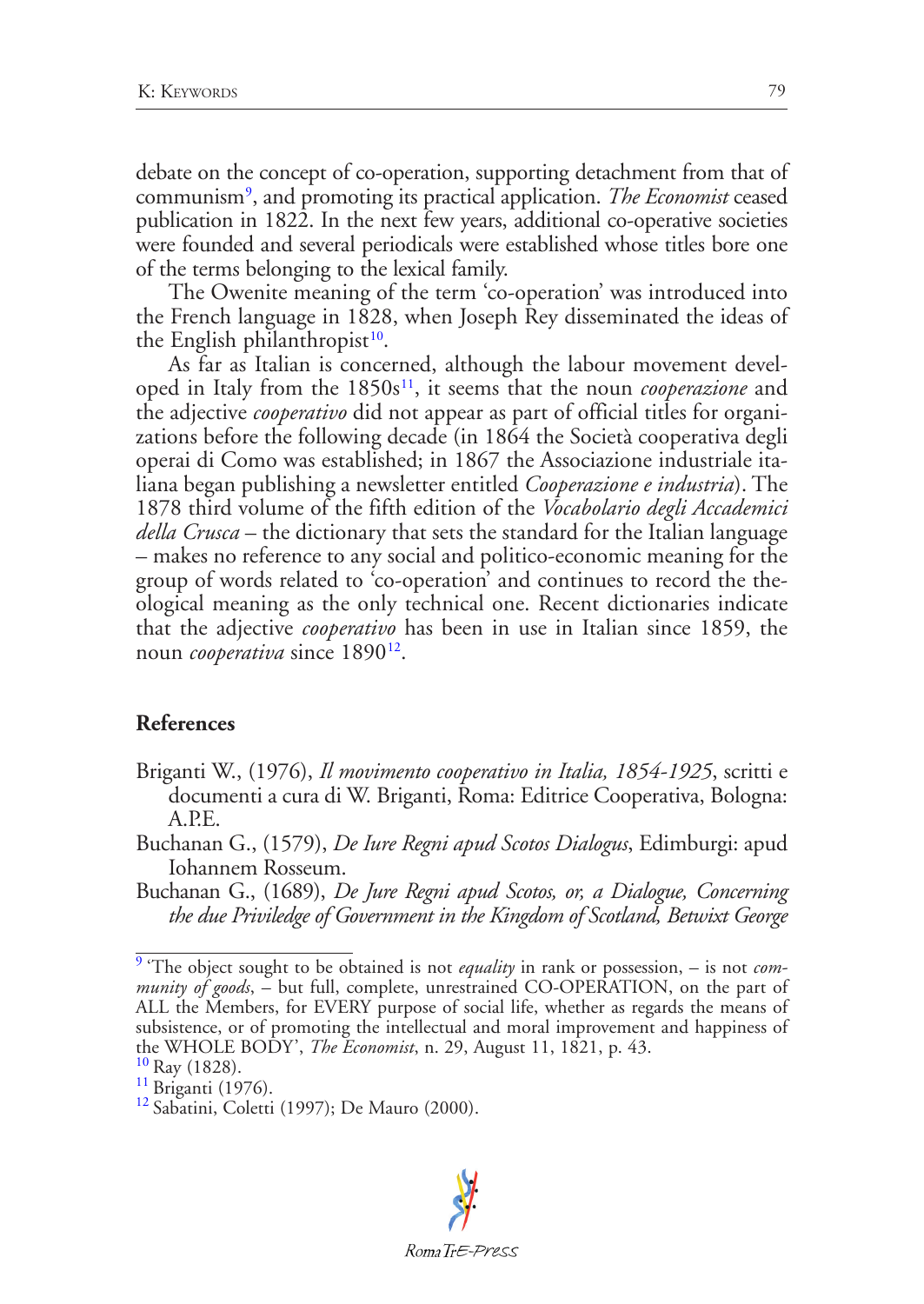*Buchanan and Thomas Maitland, By the said George Buchanan. Translated out of the Original Latine into English by Philalethes*, London: Richard Baldwin.

- De Mauro T., (2000), *Grande Dizionario Italiano dell'Uso*, Torino: UTET. *Dizionario degli Accademici della Crusca* (5th ed., A-O, Firenze 1863- 1923), vol. III (1878), Firenze: Tipografia Galileiana.
- Fierabras H., (1550), *Méthode briefve et facile pour aisement parvenir à la vraye intelligence de la Chirurgie* (…), Paris: Antoine Bourriquant.
- Garnett R.G., (1972), *Co-operation and the Owenite socialist communities in Britain 1825-45*, Manchester: Manchester University Press.
- Goldsmith O., (1794), *The Citizen of the World, or Letters from a Chinese Philosopher, Residing in London, to His Friends, in the East*, London: J. Parsons; 1st ed. London 1762.
- Holyoake G.J., (1908), *The History of Co-operation*, London: T. Fisher Unwin; 1st ed. London 1875 (vol. I), 1879 (vol. II).
- Littré E., *Dictionnaire de la langue française* (2nd ed. 1873-1874), t. Ier, Paris: Librairie Hachette et C.<sup>ie</sup>.
- Mohrmann C., (1961), *Etudes sur le latin des chrétiens*, I, Roma: Edizioni di storia e letteratura; 1st ed. Roma 1958.
- *New Keywords: A Revised Vocabulary of Culture and Society*, T. Bennett, L. Grossberg and M. Morris, eds., Malden, MA and Oxford: Blackwell, 2005.
- Owen R., (1858), *A Supplementary Appendix to the First Volume of the Life of Robert Owen*, Vol. I.A, London: Effingham Wilson.
- Owen R., (1817), *A New View of Society: or, Essays on the Formation of the Human Character*, 3rd ed., London: Printed for Longman, Hurst, Rees, Orme, and Brown, Paternoster Row; Cadell and Davies, Strand; J. Hatchard, Piccadilly; Murray, Albermarle-Street; Constable and Co., and Oliphant and Co., Edinburgh; Smith and Sons, and Brash and Reid, Glasgow; 1st ed. London 1813.
- Rey J., (1828), *Lettres sur le système de la coopération mutuelle et de la communauté de tous les biens, d'après le plan de M. Owen*, Paris: A Sautelet et C.ie.
- Sabatini F., Coletti V., (1997), *Dizionario Italiano Sabatini Coletti*, *DISC*, Firenze: Giunti.
- Scholar R., (2013), 'The New Philologists', *Renaissance Keywords*, I. MacCarthy, ed., Leeds: Legenda, pp. 1-12.
- Skinner Q., (1979), 'The Idea of a Cultural Lexicon', *Essays in Criticism*, 29(3), pp. 205-224.
- *Thesaurus linguae Latinae, editus auctoritate et consilio academiarum quinque Germanicarum Berolinensis Gottingensis Lipsiensis Monacensis Vindobonensis*, vol. IV, (1906-1909), Lipsiae: in aedibus B.G. Teubneri.